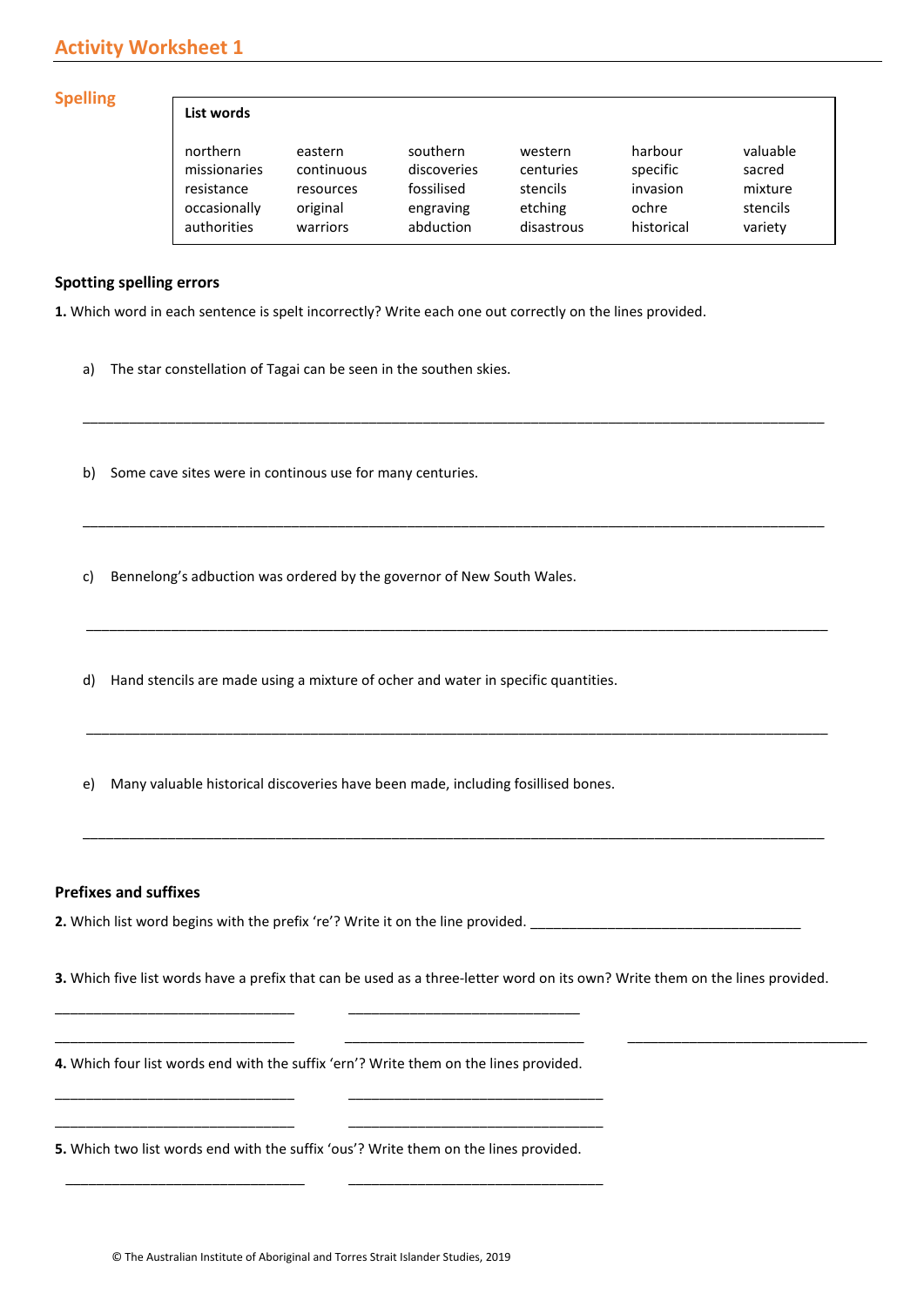#### **Working with Syllables**

**6.** How many syllables are in each of these words? Write the number in the spaces provided. *Tip: Syllables relate to the 'sounds' that combinations of letters make. Treat the suffix 'sion' or 'tion' as a single syllable (pronounced 'shen').*

| a) harbour                                                 | b) continuous | c) occasionally |  | d) missionaries |  |  |
|------------------------------------------------------------|---------------|-----------------|--|-----------------|--|--|
| e) fossilised                                              | f) southern   | g) abduction    |  | h) ochre        |  |  |
| 7. Separate these nonsense words into pairs of list words. |               |                 |  |                 |  |  |
| (a) southcenthernuries                                     | and           |                 |  |                 |  |  |
| (b) valuspecifableic                                       | and           |                 |  |                 |  |  |

| (c) disfossilastrousised | and |  |
|--------------------------|-----|--|
| (d) orioccasionginallyal | and |  |
| (e) mixabducturetion     | and |  |

**8.** Syllabify (break into separate syllables) these spelling words in the list: a) resistance b) stencils c) sacred d) continuous *Tip: remember all syllables must have a vowel, even where that vowel is the only letter in the syllable.*

**a**) \_\_\_\_\_/ \_\_\_\_\_\_\_\_ **b**) \_\_\_\_\_/ \_\_\_\_\_ **c**) \_\_\_\_\_/ \_\_\_\_\_\_ **d**) \_\_\_\_\_/ \_\_\_\_/ \_\_\_\_\_/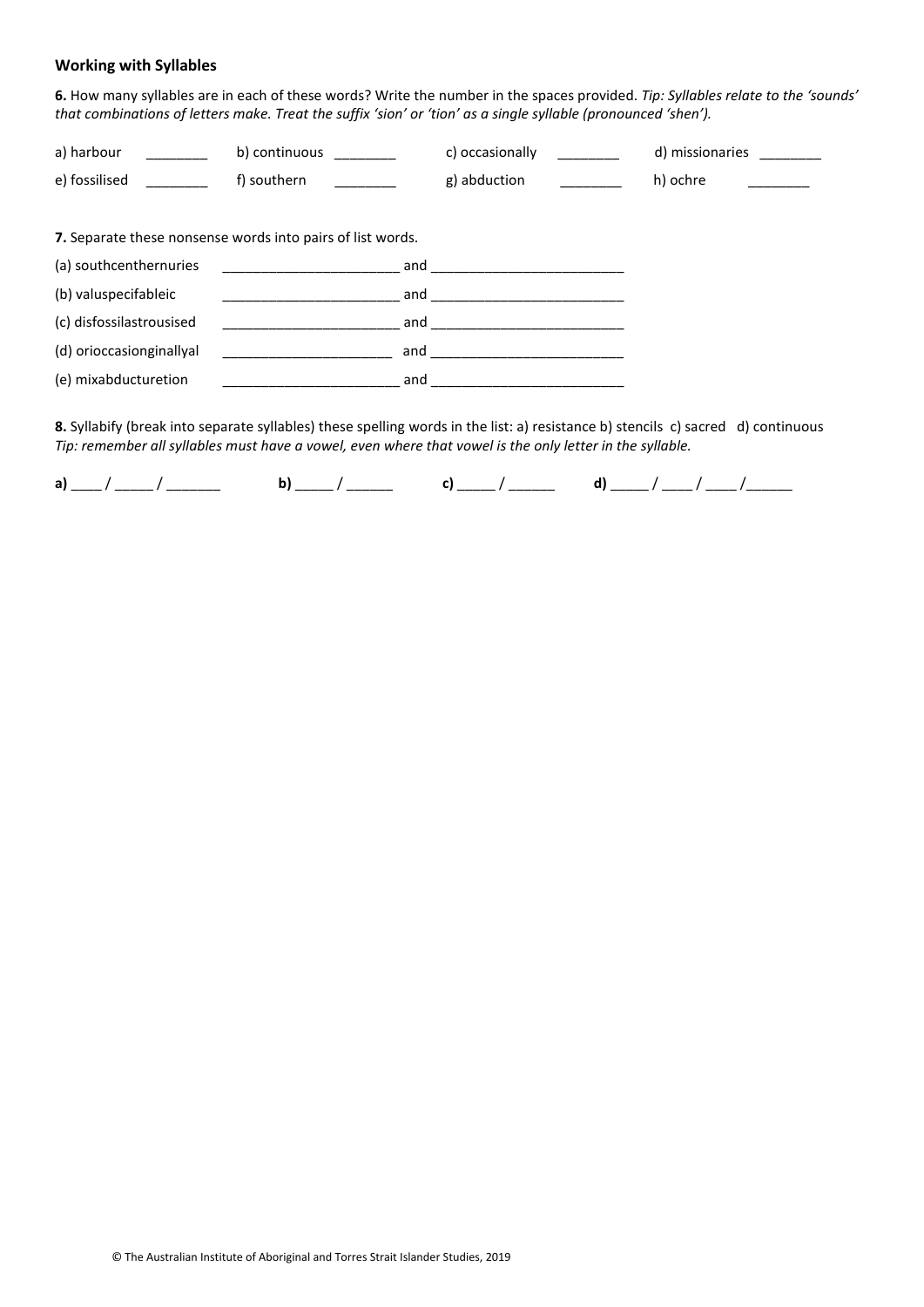### **Language and Grammar**

#### **Shades of Meaning**

*Should you wish to visit our communities, you may find that there are organised tours, in many cases led by Indigenous Australians. If not, it is advisable to write, phone or fax the council in any community you wish to visit. There are some communities, especially in remote areas, where you need to seek permission to enter before your visit as it is legally privately held land. This also ensures your safety in remote and difficult terrain, and helps to protect the community from unwelcome intrusions, especially at times of mourning.* 

*Some communities have areas of cultural and spiritual significance that are restricted to the general public, so it is always a good idea to ask whether or not such areas exist in the community you visit. For instance, it is inappropriate to swim in some waterholes and there are other areas that are restricted.*

*Source: The Little Red Yellow Black Book - An introduction to Indigenous Australia* (4th edition), Aboriginal Studies Press, AIATSIS, Canberra, 2018, pp 186-187.

**1.** In each of these sentences from pages 186-187 of *The Little Red Yellow Black Book,* one word or phrase has been replaced by a less specific one. Compare each sentence to the original versions from the text, then complete the table. *Tip: Some have been filled in to help you.*

a) Should you wish to visit our places, you may find that there are organised tours, in many cases led by Indigenous Australians.

b) There are some communities, especially in far areas, where you need to seek permission to enter before your visit as it is legally privately held land.

c) This also ensures your safety in remote and difficult areas, and helps to protect the community from unwelcome intrusions,

especially at times of mourning.

d) Some communities have areas of cultural and spiritual signficance that are restricted to the general public, so it is always a good

idea to ask whether or not such areas are in the community you visit.

e) For instance, it is wrong to swim in some waterholes and there are other areas that are restricted.

|    | replacement word used here | specific word used in the original text |
|----|----------------------------|-----------------------------------------|
| a) |                            |                                         |
| b) |                            |                                         |
| C) |                            |                                         |
| d) |                            |                                         |
| e) |                            |                                         |

#### **Proper Nouns**

**2.** Look at this list of words from the text and decide whether each one is a common or proper noun. Circle your answers. *Note: capitals have been omitted for the purposes of this task.*

| a) jimmy little | common noun | or proper noun | e) meriam le | common noun | or proper noun |
|-----------------|-------------|----------------|--------------|-------------|----------------|
| b) authorities  | common noun | or proper noun | f) bennelong | common noun | or proper noun |
| c) aunty        | common noun | or proper noun | g) european  | common noun | or proper noun |
| d) yolngu       | common noun | or proper noun | h) languages | common noun | or proper noun |